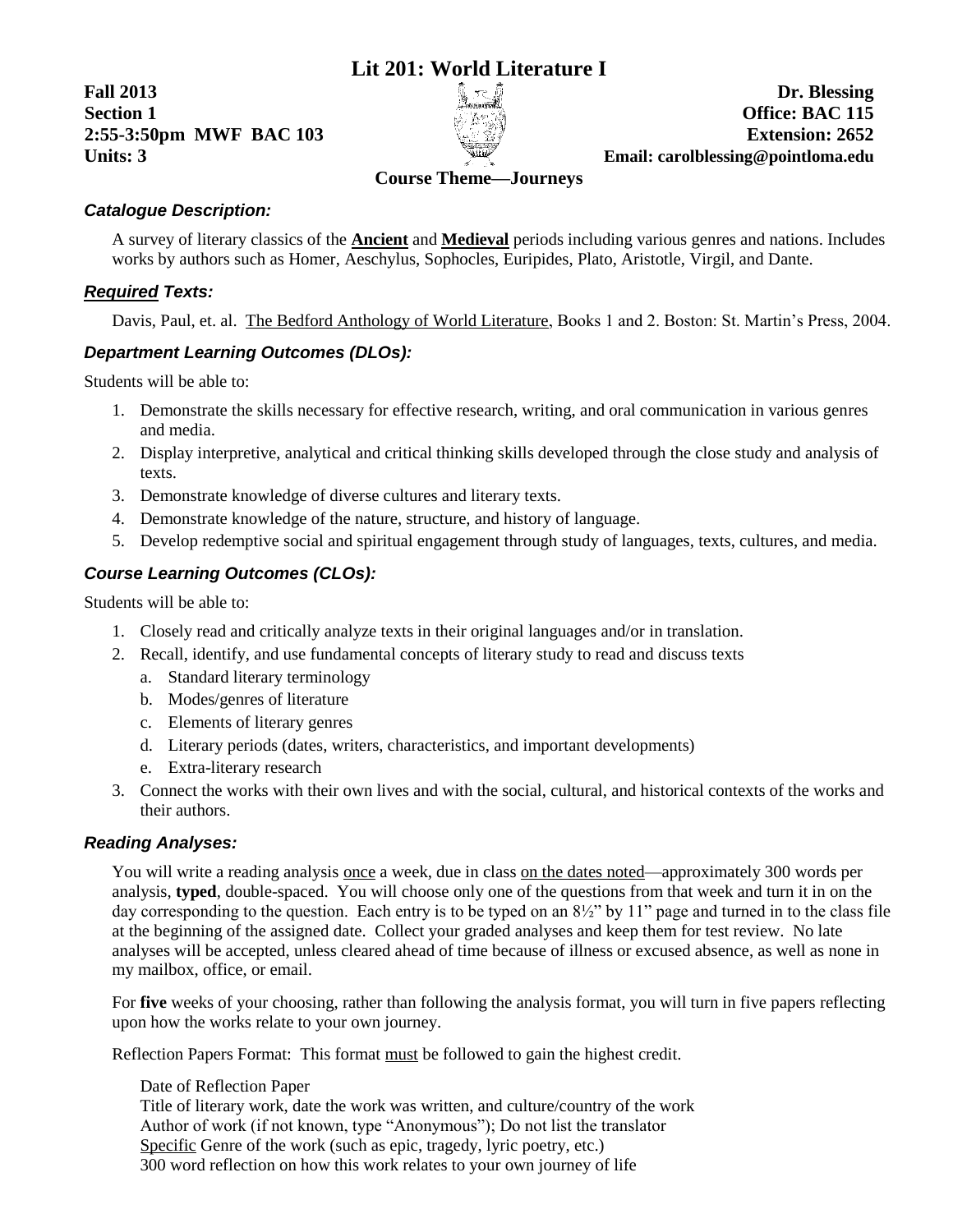Analysis Papers Format: This format must be followed to gain the highest credit.

Date of Analysis paper Title of literary work, date the work was written, and culture/country of the work Author of the work: (if not known, type "Anonymous") Specific Genre of the work (such as epic, tragedy, lyric poetry, etc.) 300 word analysis of work: 1. Answer the question of the day from the syllabus—one thesis sentence (No introductory paragraph) 2. Use three paragraphs to support your thesis, using examples from the literary text you are analyzing

3. Conclude with one strong sentence (No conclusion paragraph)

#### *Group Presentations*

- 1. Worth 10% of your course grade
- 2. Sign up for a date and topic on which to present.
- 3. Research the topic using three sources outside of our text. You may use YouTube, if your topic is connected to movies based on the literary work. Do not repeat what is in our text book introduction. Do not use Wikipedia or similar sources. Use reputable and current books, journal articles, and/or on-line resources from reputable sites such as those connected with universities and historical organizations.
- 4. Present your findings to the class on the date for which you signed up. The presentation must not run over five minutes, so practice it ahead of time. Include your list of sources at the end of your presentation.
- 5. Post your presentation on Canvas, including your three sources.

#### *Course Requirements:*

#### **PREREQUISITE: WRITING 110, OR WRITING 115 AND 116, OR WRITING 120**

- Reading of all assignments by the dates listed below. A minimum of two hours outside of class is expected for every hour in class (6 hours outside work weekly). (CLO 1)
- Reading Analyses/Reflections (15%) These are marked as  $\checkmark$  + for A work, which means exceptional insight,  $\checkmark$  for B work, for good insight,  $\checkmark$ - for C- work, no original insight, or  $\varnothing$  for failing to turn in an analysis or not meeting the minimum analysis requirements. Plagiarism equals failure. (CLO 2 and 3)
- Quizzes, in-class group work, and oral participation (15%) (CLO 2 and 3)
- $\bullet$  Midterm Exam (20%) (CLO 2)
- Final Exam  $(20\%)$  (CLO 2)
- One 1500 word paper—developing one of your analysis entries. More details to follow. (10%) (CLO 2 and 3)
- One five-minute group oral/written presentation—contexts for a work (10%). Sign up for the day you will present. (CLO 3)
- One class oral presentation—choral reading of Dante. Additional work and practice outside of class time before the presentation is required. (10%) (CLO 1)

#### *Course Ground Rules:*

**General Education Course Statement:** This course is one of the components of the General Education Program at Point Loma Nazarene University, under the category of *Seeking Cultural Perspectives*. By including this course in a common educational experience for undergraduates, the faculty supports the survey of human endeavors from a historical, cultural, linguistic and philosophical perspective, including developing critical appreciation of human expression—both artistic and literary.

**Attendance:** Please read the Class Attendance section of your PLNU Catalog, carefully. If students miss more than 10% of class meetings (approx. 4 for a MWF course), faculty members may file a written report which may result in de-enrollment from the course. If you miss more than 20% of class meetings (approx. 8 for a MWF course), you may be de-enrolled without notice. De-enrollment may have serious consequences on residence, athletic, and scholarship requirements; it may also necessitate a reduction or loss in your financial aid.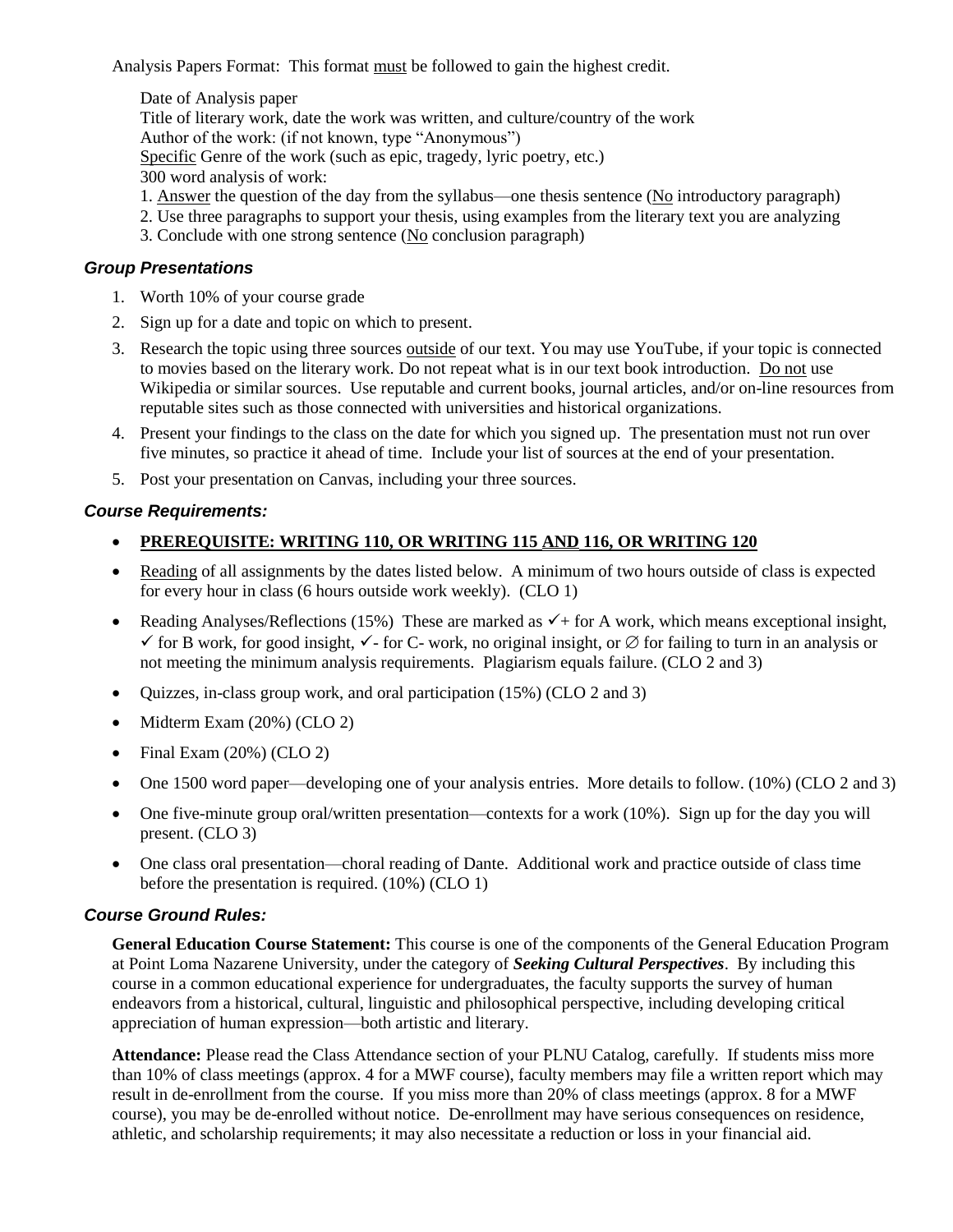**LJML Academic Honesty Policy:** The LJML Department deems intellectual and academic integrity critical to academic success and personal development; therefore, any unethical practice will be detrimental to the student's academic record and moral character. Students who present the work of others as if it were their own commit plagiarism. Presenting another's work as one's own includes, but is not limited to, borrowing another student's work, buying a paper, and using the thoughts or ideas of others as one's own (using information in a paper without citation). Plagiarized work will result in a failing grade for the assignment and possibly for the course. In either event, a written report will be filed with the department chair and the area dean. The dean will review the report and submit it to the Provost and the Vice President for Student Development. It will then be placed in the student's academic file.

**Final Examinations:** Final Examinations are the culminating learning event in a course, and they are scheduled to take into account all the different courses and departments across the university. The exam schedule varies from year to year. The final examination schedule is posted on the Class Schedules site. You are expected to arrange your personal affairs to fit the examination schedule.

#### **Class Sessions, Preparation, Assignments, and Technology:**

a. If you wish to use your laptop during class, you may use the laptop only for note-taking, not checking email, Facebook, or other activities. If you are using an electronic reader for the text book (Kindle, Nook, etc.), please let me know and have no other "file" open on your reader other than the class text/reading.

#### **b. All other electronics must be muted or turned off for the entire class period, including cell phones.**

- c. Completion of all assignments is required, and passing the course will be difficult without doing so. Readings and written responses must be prepared in advance of the date scheduled/due and of sufficient length and quality to meet the assignment's requirements and intents. Missed work (quizzes and written responses) may be made up only in truly extenuating circumstances and only if you and I have had a conversation about your situation. No make-up work will be given for missed work.
- d. Late assignments will not be accepted either in person, by delivery, or in my mailbox (unless you and I have communicated prior to the deadline about extenuating circumstances).
- e. It is your responsibility to see to it that I receive your work.
- f. Always keep electronic copies of your work so that you can provide duplicate copies if you need to.
- g. Handwritten papers are never acceptable (unless so specified).
- h. You may be requested to attend office hours with the professor if a need arises.

**Email and Canvas:** You are responsible for checking your PLNU email account and Canvas regularly for electronic messages from me (and sometimes from your classmates). You are fully accountable for all course material, announcements, communications that are distributed via email and Canvas; and I will send messages only to these sites. Please let me know if you encounter any technical problems with these sites.

**Maintaining Class Schedule Via Online Registration:** Students must maintain their class schedules. Should a student need arise to drop a course, they are responsible to drop the course (provided the drop date meets the stated calendar deadline established by the university) and to complete all necessary official forms (online or paper). Failing to attend and/or to complete required forms may result in a grade of F on the student's official transcript.

**Extenuating Situations and Grades:** No "Incomplete" grades will be assigned unless extenuating circumstances (e.g., death in the family, automobile accidents, hospitalization) prevail. If you find yourself in such a situation, please contact me immediately and submit any necessary and valid documents to help clarify and document your situation (e.g., doctor's letter on letterhead, funeral service program, police report, etc.).

Your oral participation makes the class more interesting for everyone and will positively affect your grade. Ask questions you have from the reading.

No Cliff's Notes, Barron's Notes, Spark Notes or similar guides are to be used for papers, brought to class, or used as a substitute for the reading.

**Additional department and university policies that govern the course are located in an electronic file in the Canvas portion of the course**.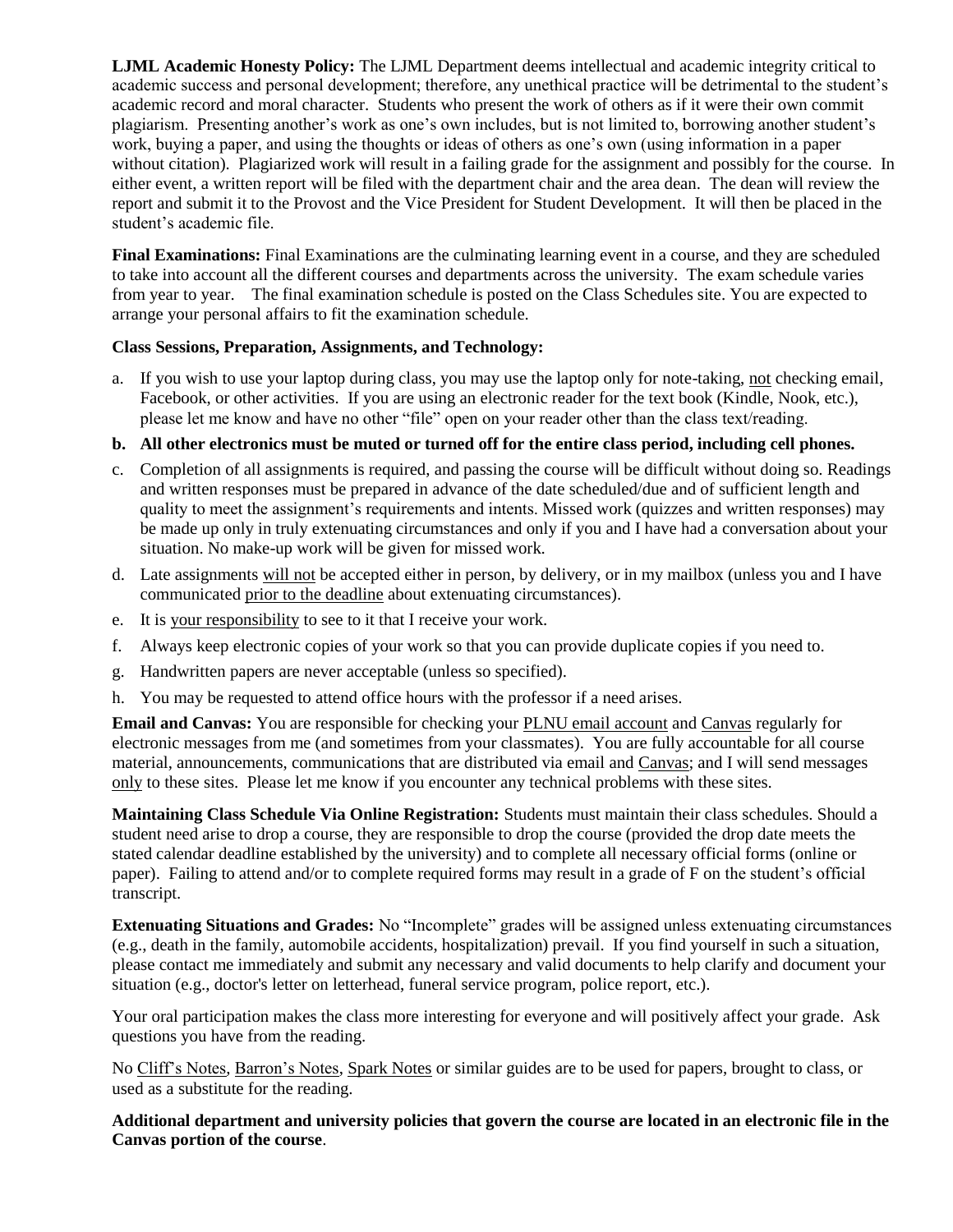The class is designed to encourage regular reading. To that end, there are short analysis papers. These are important tools for developing reading, thinking, and retention skills and are not "busy work." Regard them as an athlete would his/her regular practice and conditioning times. Keeping up with the reading and analysis writings leads to a higher degree of subject mastery as well as analytical adeptness.

**Inclusive Language:** Because the Literature, Journalism, and Modern Language department recognizes the power of language, all public language used in this course, including written and spoken discourse, be inclusive. This standard is also outlined by all major academic style guides, including MLA, APA, and Chicago, and is the norm in university-level work.

#### *Class Schedule - Complete all readings by the assigned days*

For each class, read the material and be ready to discuss the work, answer the analysis question, and pose a question of your own on the reading. Your advance work will be assessed through quizzes and form the basis of class discussion.

Answer one analysis question per week and turn in your typed, 300 word response on the day of the reading (see Reading Analysis section). You will expand one of your analysis topics into a 1500 word essay.

| Sep. 4    | Course Introduction                                                                         |  |  |
|-----------|---------------------------------------------------------------------------------------------|--|--|
| Sep. 6    | <b>Bedford Anthology of World Literature: BOOK ONE</b>                                      |  |  |
|           | "Mesopotamia," pp. 15-21; The Epic of Gilgamesh, pp. 55-74                                  |  |  |
|           | Analysis: Contrast Gilgamesh and Enkidu; why was Enkidu created?                            |  |  |
| Sep. 9    | The Epic of Gilgamesh, continued, pp. 74-91                                                 |  |  |
|           | Analysis: What is the symbolic and structural importance of journeys in this work?          |  |  |
| Sep. 11   | Hesiod: Theogony and Works and Days, pp. 259-277                                            |  |  |
| Sep. 13   | Homer: Introduction, pp. 277-287; The Odyssey, Books 1-3, pp. 421-459                       |  |  |
|           | Analysis: How is Telemachus's journey integral to The Odyssey?                              |  |  |
| Sep. 16   | The Odyssey, Books 4 and 5, pp. 459-494; Book 7, pp. 504-513                                |  |  |
|           | Analysis: What is the importance of hospitality in the value systems of this epic?          |  |  |
| Sep. 18   | The Odyssey, Books 9-12, pp. 529-593                                                        |  |  |
|           | Analysis: What significant knowledge does Odysseus gain on his journey?                     |  |  |
| Sep. 20   | The Odyssey, Book 13, pp. 593-607, Book 17, pp. 654-674, and Book 19, pp. 687-704           |  |  |
|           | Analysis: Why does The Odyssey not end when Odysseus reaches his home?                      |  |  |
| Sep. 23   | The Odyssey, Books 21-24, pp.716-768                                                        |  |  |
|           | Analysis: Is Penelope a heroic person?                                                      |  |  |
| Sep. 25   | Sappho, pp. 791-798 and handouts                                                            |  |  |
|           | Analysis: In what ways does Sappho's lyric poetry describe love?                            |  |  |
| Sep. 27   | Sophocles: Antigone, pp. 952-998                                                            |  |  |
|           | Analysis: What conflicts does this tragedy present?                                         |  |  |
| Sep. 30   | Antigone, continued                                                                         |  |  |
|           | Analysis: What is the overall philosophical view of the play?                               |  |  |
| Oct. 2    | Euripides: Medea, pp. 999-1044                                                              |  |  |
|           | Analysis: Is the point of view of the play pro-female or anti-woman?                        |  |  |
| Oct. 4    | Medea, continued                                                                            |  |  |
|           | Analysis—Does Medea fit Aristotle's definition of a tragic hero? Why or why not?            |  |  |
| Oct. 7    | Aristophanes: Lysistrata, pp. 1044-1082                                                     |  |  |
|           | Analysis—How and why does this play use humor to teach a lesson?                            |  |  |
| Oct. 9    | Lysistrata, continued                                                                       |  |  |
|           | Analysis—How does the presentation of women here compare to either Antigone or Medea?       |  |  |
| Oct. 11   | Lao Tzu-Intro and Poems, pp. 1601-1610                                                      |  |  |
| Oct. 14   | Virgil: "Introduction" and The Aeneid, Books 1 and 2, pp. 1174-1215                         |  |  |
|           | Analysis: How does Aeneas' account of the Trojan war contrast with the Greek account in The |  |  |
|           | Iliad?                                                                                      |  |  |
| Oct. $16$ | The Aeneid, Books 3 and 4, pp. 1215-1240                                                    |  |  |
|           | Anaysis: What is the significance of the Dido and Aeneas love story and its outcome to the  |  |  |
|           | issue of Aeneas' destiny?                                                                   |  |  |
| Oct. 18   | The Aeneid, Book 6, pp. 1240-1265                                                           |  |  |
|           | Analysis—Compare Virgil's presentation of the Afterlife with Homer's in The Odyssey.        |  |  |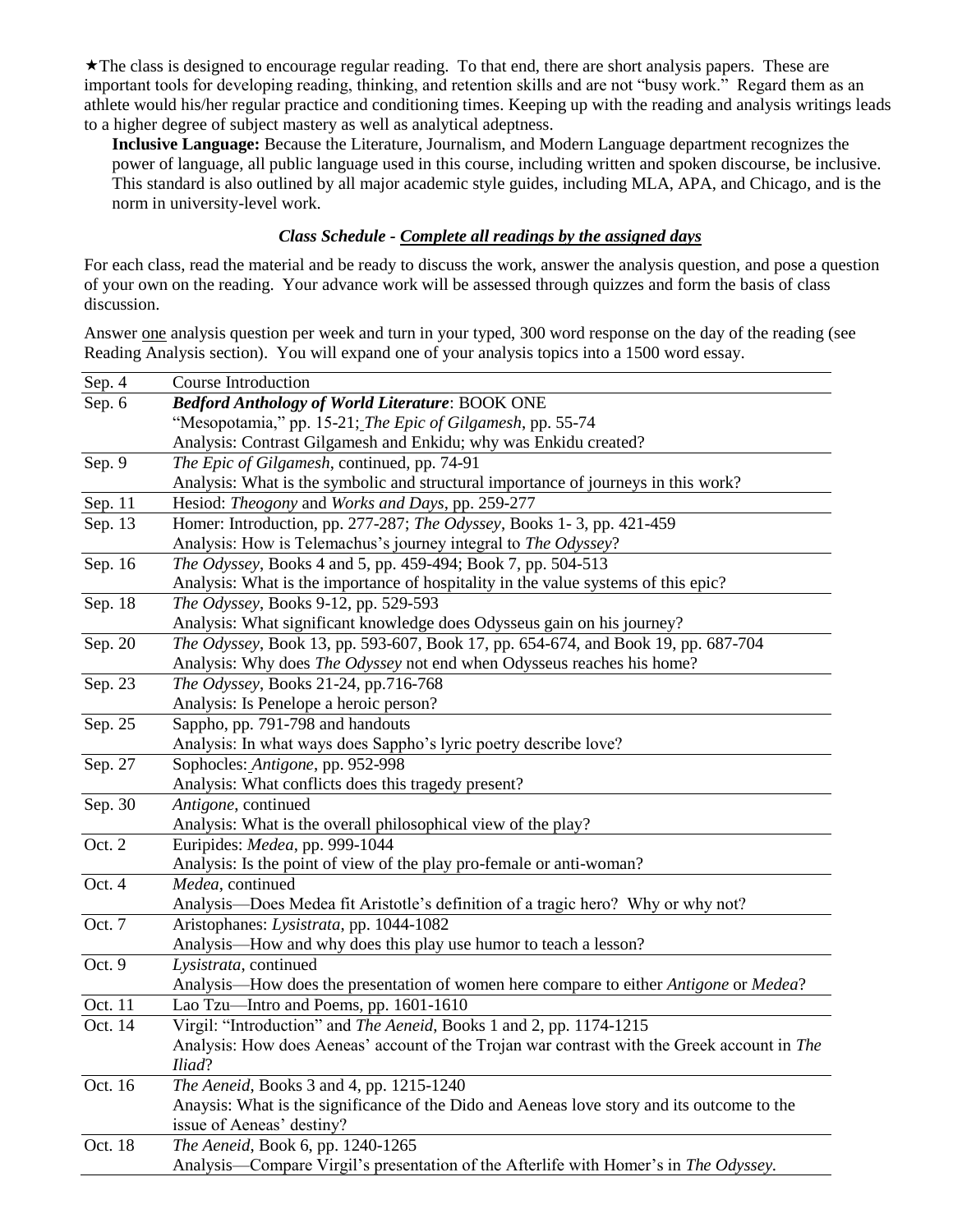| Oct. 21   | Ovid: Intro. and Metamorphoses, pp. 1265-1293                                                                                         |  |  |
|-----------|---------------------------------------------------------------------------------------------------------------------------------------|--|--|
|           | Analysis: How do the gods function in these stories?                                                                                  |  |  |
| Oct. 23   | <b>MIDTERM EXAM</b>                                                                                                                   |  |  |
| Oct. 25   | <b>Fall Break Day-No Classes</b>                                                                                                      |  |  |
| Oct. 28   | <b>BOOK TWO</b>                                                                                                                       |  |  |
|           | St. Augustine: Intro and The Confessions, pp. 64-96                                                                                   |  |  |
|           | Analysis: What is Augustine's view of God and divine workings?                                                                        |  |  |
| Oct. 30   | "Poets of the Tang Dynasty," pp. 318-353                                                                                              |  |  |
|           | What is the importance of Nature in these works? (discuss two to three poets)                                                         |  |  |
| Nov. $1$  | Lady Murasaki: Intro. and The Tale of Genji, Chapter 4, pp. 1118-1139                                                                 |  |  |
|           | Analysis: Describe the character of Genji and his relations with others.                                                              |  |  |
| Nov. 4    | The Song of Roland, pp. 540-577                                                                                                       |  |  |
|           | Analysis: How are the opposing sides represented? Why?                                                                                |  |  |
| Nov. 6    | Love in Medieval France                                                                                                               |  |  |
|           | Andreas Capellanus: Intro and <i>The Art of Courtly Love</i> , pp. 611-627                                                            |  |  |
|           | French Provençal Poems, pp. 655-669; Marie de France, pp. 670-677                                                                     |  |  |
|           | Analysis: How do ideas from The Art of Courtly Love influence the poems?                                                              |  |  |
| Nov. 8    | Jalaloddin Rumi: Intro and Poetry, pp. 420-434                                                                                        |  |  |
|           | Analysis: How do these poems compare to Lao Tzu's works?                                                                              |  |  |
| Nov. 11   | The Thousand and One Nights, pp. 435-467                                                                                              |  |  |
|           | Analysis: How are women portrayed in this work?                                                                                       |  |  |
| Nov. 13   | Geoffrey Chaucer: "Introduction" and The Canterbury Tales General Prologue, pp. 878-904                                               |  |  |
|           | Analysis: Describe your favorite character, focusing on his/her dominate characteristic.                                              |  |  |
| Nov. $15$ | Geoffrey Chaucer, continued                                                                                                           |  |  |
|           | <b>PAPER DUE!</b>                                                                                                                     |  |  |
| Nov. 18   | Analysis: How does Chaucer depict the medieval church?                                                                                |  |  |
|           | Dante Alighieri: Intro. and <i>Inferno</i> , Cantos I-V, pp. 678-713<br>Analysis: Why does Dante have to journey through the Inferno? |  |  |
| Nov. 20   | Inferno, Cantos VI-XI, pp. 713-738                                                                                                    |  |  |
|           | Analysis: How does the law of contrapasso function in one of these cantos?                                                            |  |  |
| Nov. 22   | Inferno, Cantos XII-XVII, pp. 738-766                                                                                                 |  |  |
|           | Analysis: How does the law of contrapasso function in one of these cantos?                                                            |  |  |
| Nov. 25   | Inferno, Cantos XVIII-XXIII, pp. 766-795                                                                                              |  |  |
|           | Analysis: How does the law of contrapasso function in one of these cantos?                                                            |  |  |
|           | Nov. 27-29 Thanksgiving Break-No Classes                                                                                              |  |  |
| Dec. 2    | Inferno, Cantos XXIV-XXIX, pp. 795-824                                                                                                |  |  |
|           | Analysis: How does the law of contrapasso function in one of these cantos?                                                            |  |  |
| Dec. 4    | Inferno, Cantos XXX-XXXIV, pp. 824-848                                                                                                |  |  |
|           | Analysis—How and why does Dante portray Lucifer as he does? How does it compare to your                                               |  |  |
|           | view of Satan?                                                                                                                        |  |  |
| Dec. 6    | Purgatorio, Handout                                                                                                                   |  |  |
|           | Analysis—What process does Dante have to go through at the top of Purgatory and why?                                                  |  |  |
| Dec. 9    | Paradiso, Handout                                                                                                                     |  |  |
|           | Analysis—Describe Dante's description of Heaven and God in Paradiso. How do Dante's                                                   |  |  |
|           | views compare with yours?                                                                                                             |  |  |
| Dec. 11   | Dante Choral Reading-Mandatory Practice                                                                                               |  |  |
| Dec. 13   | <b>Dante Choral Reading-Class Oral Presentation Grade</b>                                                                             |  |  |
| Dec. 18   | Final Exam—Wednesday, 1:30-4:00pm. Do not make travel arrangements that will require                                                  |  |  |
|           | you to miss the final. You may not take it at another time.                                                                           |  |  |
|           | The published time for the final examination is one of the considerations when enrolling for a                                        |  |  |
|           | course. Students are expected to arrange their personal affairs to fit the examination schedule.                                      |  |  |